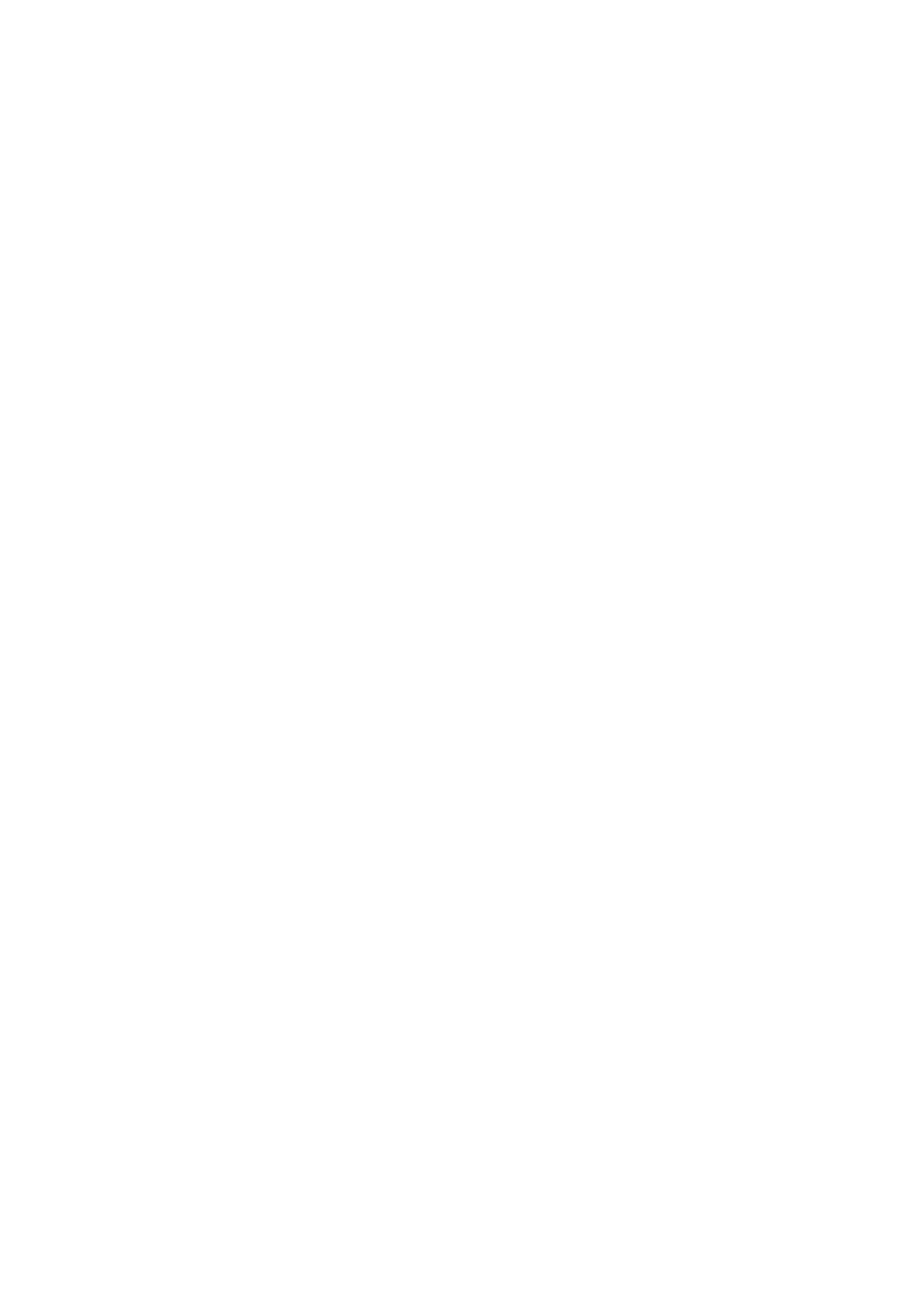# 1. Background

- 1.1 This paper follows the approval of increased expenditure agreed by Wendi Ogle Welbourn in March 2021. The expenditure was approved following the provision of a report outlining the current pressures on the OT Service in Cambridgeshire, and therefore this paper looks to seek support to secure funding on an ongoing basis. The current additional expenditure was agreed under delegated authority of the Executive Director and the previous Chair of CYP Committee.
- 1.2 Additional spend of £261k is required in 2021/22, with funding of £175,000 being secured from reserves and the remainder to be managed in-year. Permanent funding will be required to be approved as part of the business planning process for 2022/23 onwards in line with the ongoing commissioning and review of the contract between Cambridgeshire County Council and CCS.
- 1.3 This paper is specifically in relation to services for Occupational Therapy in Cambridgeshire, which is currently delivered via CCS under a S75 agreement. This agreement allowed for the provision of funds from Councils to NHS services for the delivery of services on behalf of the Council.
- 1.4 Until March 2021, the service was funded fully by the Dedicated Schools Grant and High Needs Block at a value of £245,000. There were a number of issues identified in relation to the funding arrangement and the use the DSG, as the service actually provides support to both children and young people with EHCP's but also those known and open to Disabled Childrens Social Care. This is highlighted and explain in section 2.0 in more detail.
- 1.5 The CCG health contribution to CCS OT service is 685k, to support Health OT elements.
- 1.6 This paper sets the scene in respect of the future demand for services that can be expected in Cambridgeshire and therefore recommends a further programme of work that looks to consolidate and understand the totality of resources available across funding organisations once secured and sustainable, with a view to developing an integrated model that benefits from economies of scale, best use of shared resources and seamless access to provision across education, health and social care.

### 2.0 Main Issues

2.1 There was an inequity of funding to support the integrated approach across health, social care and education. Of the £245K from CCC for the social care element of the OT role; £210k currently funds the housing pathway (major adaptation work primarily), leaving £35k to fund staff across the whole county for equipment, moving/handling assessment/review etc. Other funding from CCC included ad hoc payment for tribunal-related work and a SLA for mainstream school staff and school adaptation work.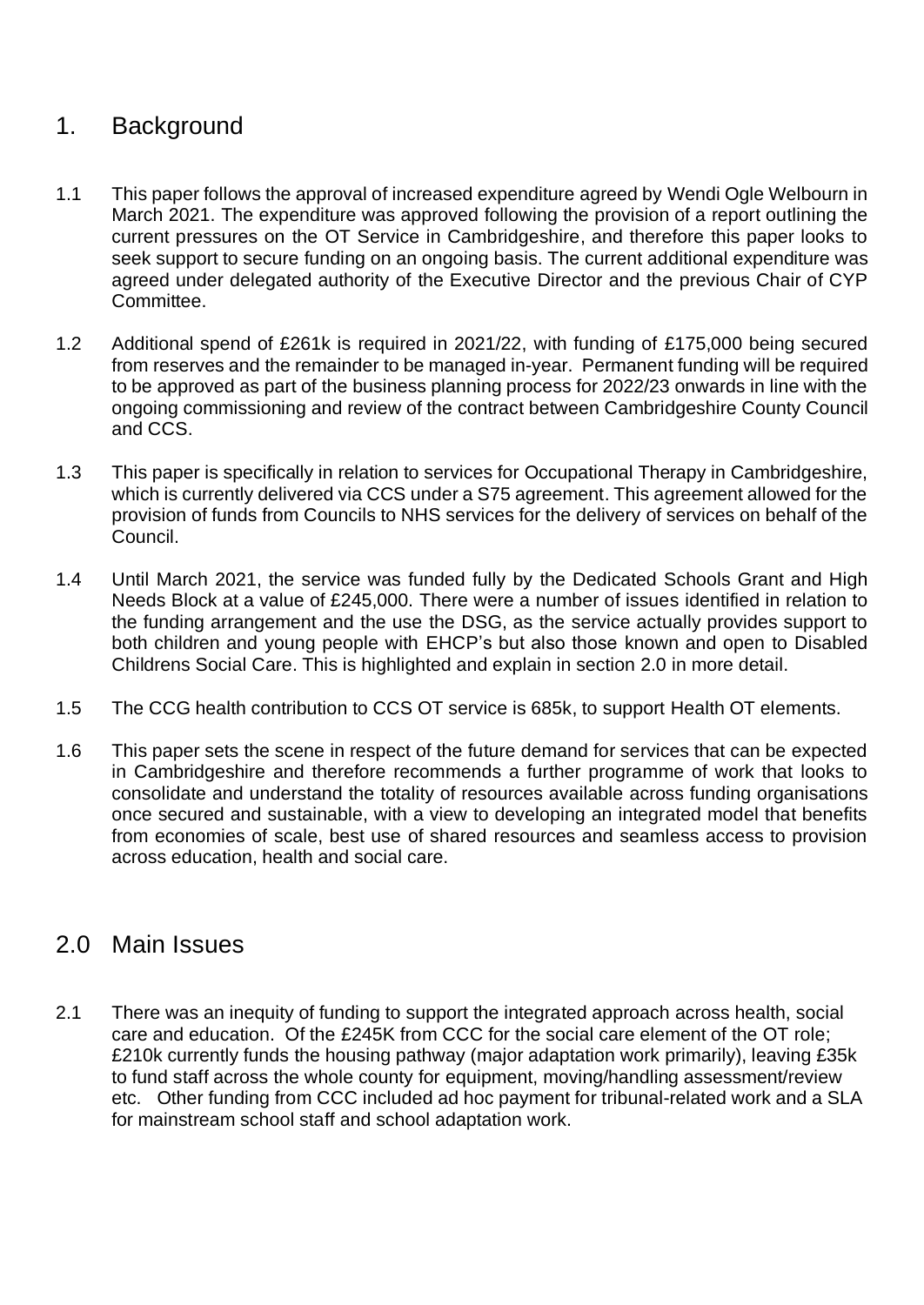- 2.2 Specific tribunal pressures In 2020, CCS had in excess of 52 requests from Education; ranging from tribunal request input into mediation related to tribunals, advice following an independent OT report has been received etc. these could not be managed within the existing case loads set out in 2.1.3 and therefore were additional spot purchase of around £75,000 to the SEND service.
- 2.3 Caseload sizes are up to 50% higher compared with Royal College of Occupational Therapy recommendations with CCS OT's typically carrying a caseload of 47 vs. a recommendation of 23.
- 2.4 The S75 for OT identifies both education and social care support within the scope of delivery, however CCS report that they are currently only providing support for the Social Care service [including the provision disabled facilities grants and housing adaptions] and the budget for this is already pressured
- 2.5 CCS are not currently providing any OT Service for the SEND service, as per the S75 and CCS report the budget to meet the existing provision is not viable financially, let alone with the addition of the originally required SEND provision.
- 2.6 It can be concluded that the funding "topsliced" from the High Needs Block for SEND/EHCP purposes as is in fact being redirected to support the 0-25 service's OT Children's Social Care Requirement and not covering the service provision needed for the SEND Service.
- 2.7 There is no budget for OT within Social Care or in other Council funded budget and therefore is can be concluded that the DSG and High Needs Block is currently being used for the purpose of Social Care provision, which is not permitted under the S251 guidance. The below clauses make explicit what the HNB can be used for and what is the responsibility of the Local Authority to fund:
	- 2.7.1 High Needs Block

1.2.13 Therapies and other health related services: include costs associated with the provision or purchase of speech, physiotherapy and occupational therapies. Include any expenditure on the provision of special medical support for individual pupils which is not met by a Primary Care Trust, National Health Service Trust or Local Health Board.

2.7.2 Local Authority

3.3.1 Social work (including local authority functions in relation to child protection): Social workers who are directly involved with the care of children and with the commissioning of services for children. Include most of the direct social work costs (except those detailed below), including the processes for assessing need, determining and defining the service to be provided and reviewing the quality of and continued relevance of that care for children. Also include:

- Child protection costs;
- Field social work costs (include hospital social workers);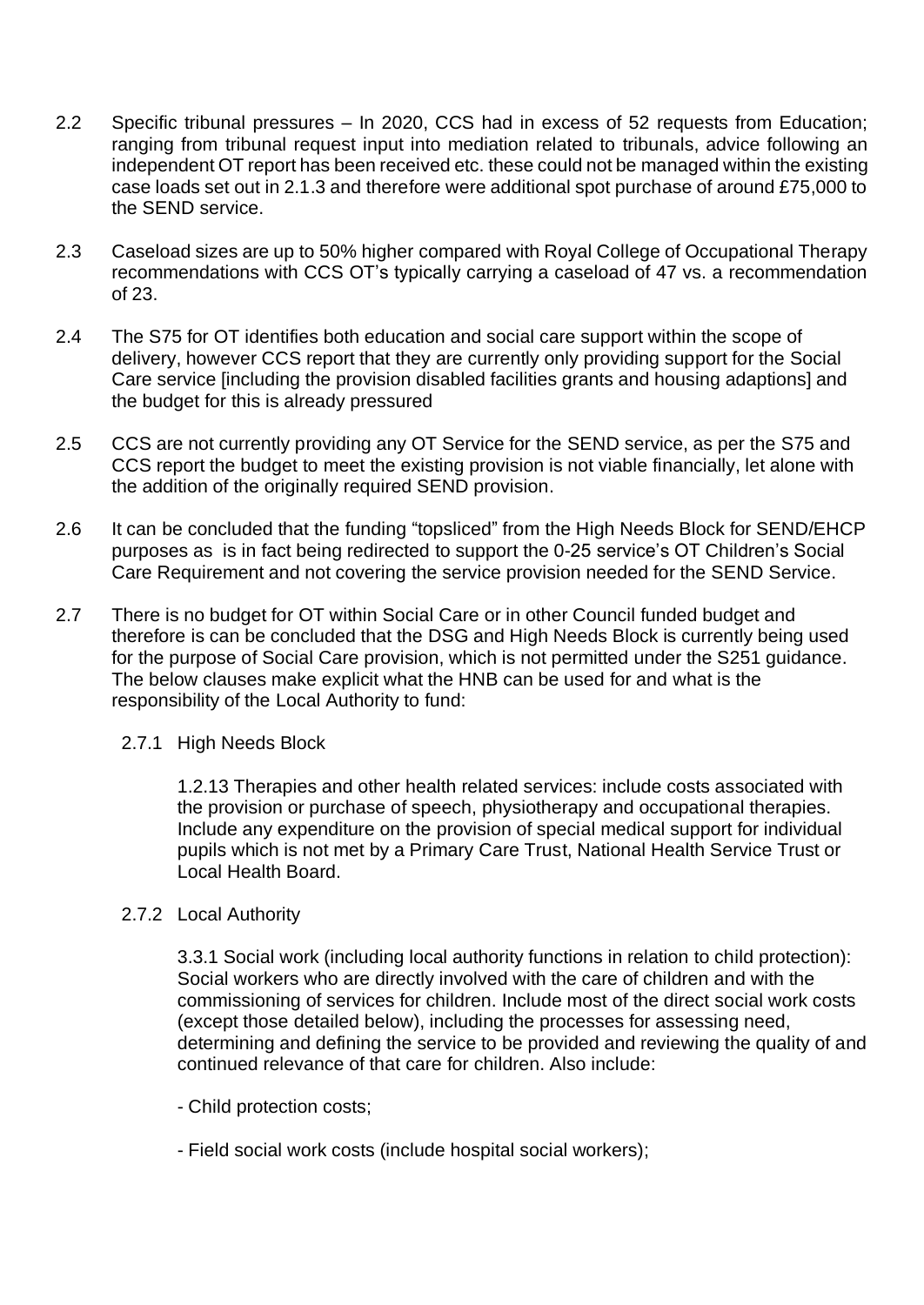- Occupational therapy services to children;
- Relevant support staff costs.
- 2.8 Therefore, the Council are not providing any or sufficient input in the service to meet the statutory requirements and duties for disabled children, for example Section 27 of the Children Act 1989 which encourages Councils to engage other agencies in the assessment of children:

"The guidance places emphasises the importance of involving other agencies - paragraph 5.3 states:

….These 'agencies' could include a child's school, GP, physiotherapist, speech and language therapist, occupational therapist and other professionals they may have had contact with."

- 2.9 The OT service provides input to children with an Education, Health and Care Plan [EHCP]. The service should also provide support to children and young people who have SEND needs that may not have an EHCP. However, this is limited due to capacity and funding shortfalls. In 2020, out of the 768 children on the existing/current caseloads, 517 have an EHCP.
- 2.10 Within an integrated service and the nature of Occupational Therapy, it is impossible to accurately divide a child's care into what is school, what is home and what is health when collating data. Best practice would view the child holistically and discuss all elements of daily living. The data below from a typical year (2018 and 2019) sets out broadly the primary 'category' for input:

|                                   | Percentage of overall<br>number of referrals in<br>(averaged over two<br>years) |                                                                                    |
|-----------------------------------|---------------------------------------------------------------------------------|------------------------------------------------------------------------------------|
| Health                            | 12%                                                                             | Reason for input linked to Health in                                               |
| <b>Health and Local Authority</b> | 36%                                                                             | 56% of all referrals                                                               |
| <b>Health and Social Care</b>     | 8%                                                                              |                                                                                    |
| <b>Local Authority</b>            | 20%                                                                             | Reason for input linked to Local<br>education authority in 56% of all<br>referrals |
| <b>Social Care</b>                | 24%                                                                             | Reason for input linked to social<br>care in 32% of all referrals                  |

*Important to note is that this doesn't capture the amount of time spent on an average case under each category, which naturally is dependent upon the complexity of the child's needs related to Occupational Therapy.*

### 3.0 Demand and Growth in Population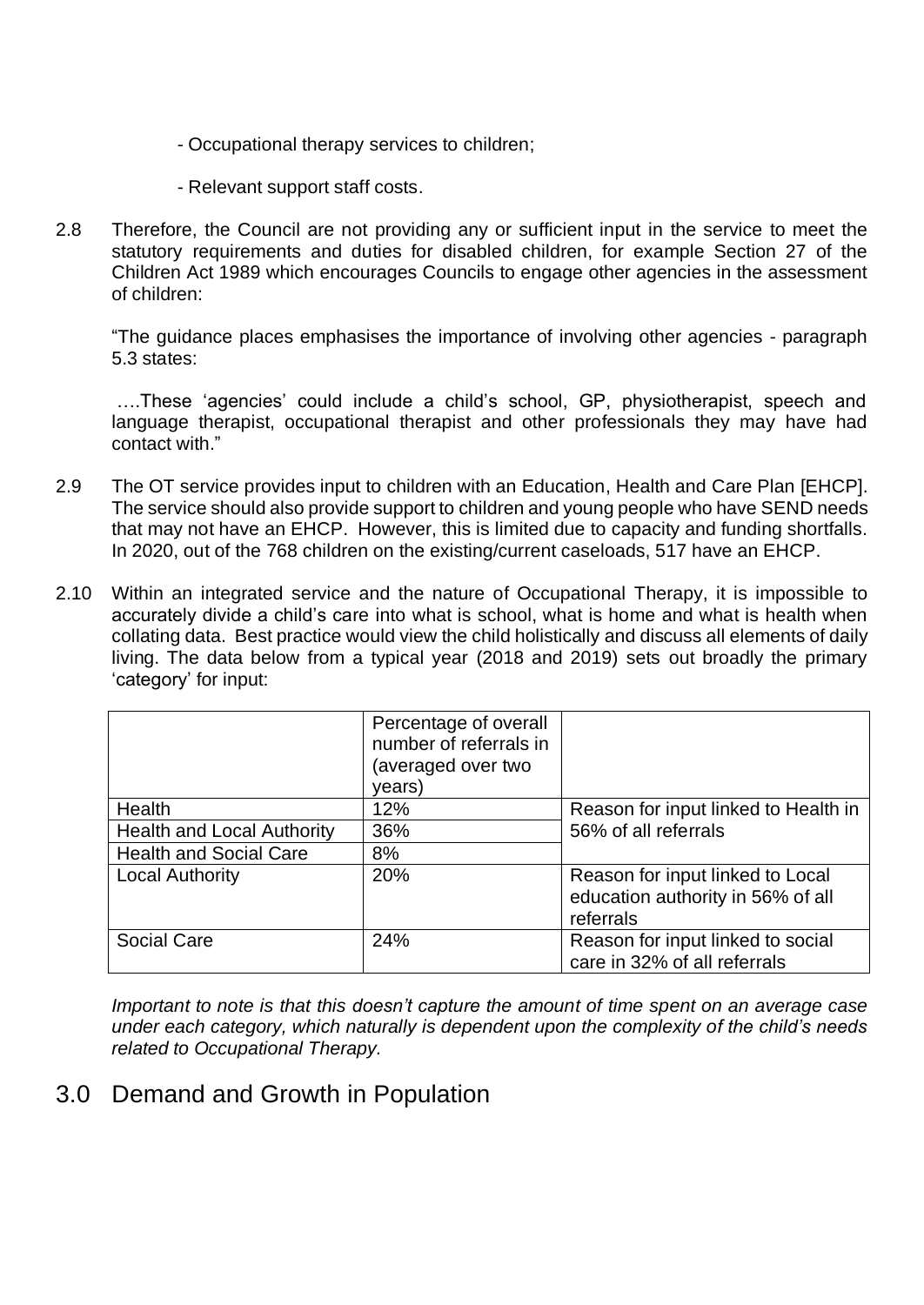- 3.1 Cambridgeshire are predicted to see a 1% growth in population size of 0-17 year olds in the coming five years.
- 3.2 In the next five years England overall expects a 2% increase in the 0-17 population. Therefore Cambridgeshire's 0-17 population is predicted to grow just shy of 1%, four more than England in the next five years.
- 3.3 Cambridgeshire is set to have significant new housing development with a total of 74,000 new homes to be built by 2031 across the five districts. Including a new town, Northstowe,



north of Cambridge which will create 9,500 new homes. On top of this single large development there will be multiple smaller developments of around 600 homes each, with each development requiring its' own school and early years/childcare facilities.

- 3.4 Also in Cambridgeshire, there are a number of interdependent commissioning priorities and capital planning programmes that look to address and respond to growth in population, demand for EHCP's and the increasing complexity of need of children, young people and adults. These are all likely further increase the demand for Occupational Therapy and therapeutic interventions to enable inclusion in Schools, all of which will require full and proper analysis. These include but not limited to:
	- 3.4.1 Enhanced Resource Base Review [ERB] a review of the cost, quality and provision of ERBs that provide inclusive provision for children and young people with Autism on mainstream school sites.
	- 3.4.2 New School Provision Development of three new special Schools across the County.
	- 3.4.3 Special School Expansion on two sites and alternations to age range and status on a further site
	- 3.4.4 Extension of Hearing Impairment provision on one site
	- 3.4.5 Inclusion of a secondary provision on one site
- 3.5 Demand and Growth in EHCPs in Cambridgeshire
- 3.6 Cambridgeshire County Council are anticipating a growth of approximately 47% of EHCPs in the next 10 years. Much of this growth occurs in the coming 5 years, with particular notable increased in both Autism Spectrum Disorder [65%], Social Emotional Mental Health [70%] and Profound and Multiple Learning Disabilities [63%]
- 3.7 There are growth areas and variable financial impacts as a result of this growth, however these figures are specifically pertinent to the provision of Occupational Therapy in Education Settings and in children and young people's homes.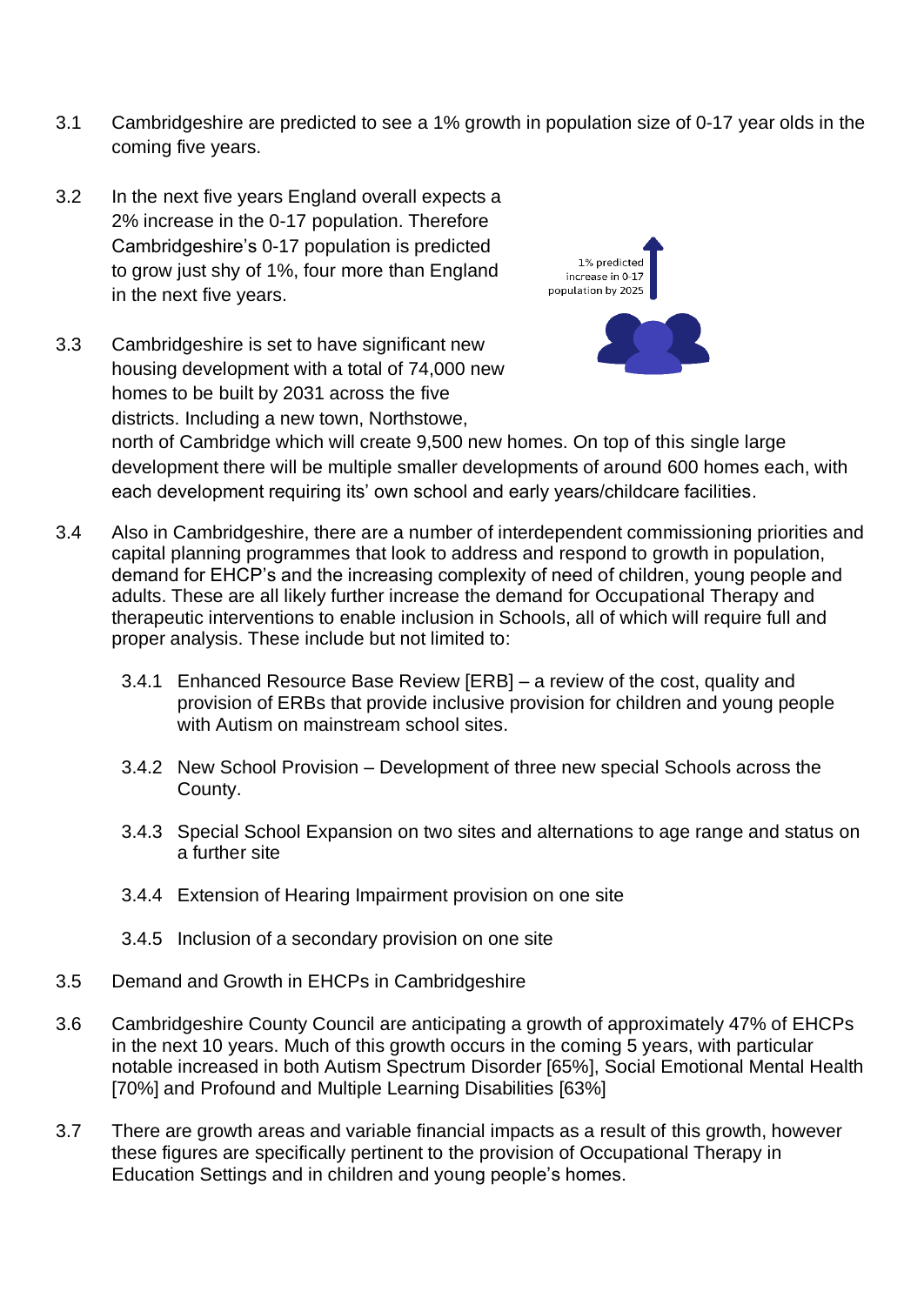Table 1 is a simple representation of the total growth across all age categories and educational need groups.

| Condition                       | Jan-<br>20 | $Jan-31$ | Change | % Change |
|---------------------------------|------------|----------|--------|----------|
| Autistic Spectrum Disorder      | 1497       | 2475     | 978    | 65.3%    |
| <b>SEMH</b>                     | 857        | 1458     | 601    | 70.1%    |
| Moderate Learning Difficulty    | 989        | 1270     | 281    | 28.4%    |
| Speech, Lang or Comm Difficulty | 434        | 561      | 127    | 29.3%    |
| <b>Physical Difficulty</b>      | 228        | 337      | 109    | 47.8%    |
| Severe Learning Disability      | 209        | 265      | 56     | 26.8%    |
| Profound and Multi Learn Diff   | 97         | 159      | 62     | 63.9%    |
| Spfc Learning Disability        | 146        | 129      | $-17$  | $-11.6%$ |
| Hearing Impairment              | 110        | 124      | 14     | 12.7%    |
| Visual Impairment               | 84         | 71       | -13    | $-15.5%$ |
| Multi - Sensory Impairment      | 11         | 17       | 6      | 54.5%    |
| Total                           | 4662       | 6866     | 2205   | 47.3%    |

Table 2 represents the same information above, but demonstrates the data over time to articulate the specific growth areas and when they occur.



#### 3.8 Growth and Demand in Disabled Children

3.9 Table 3 outlines the predicted growth of the 0-18 population across Cambridgeshire and Peterborough; the 8% prevalence rate (as per the Department for Works and Pensions Family Resource Survey) has been applied to try and get a better understanding of the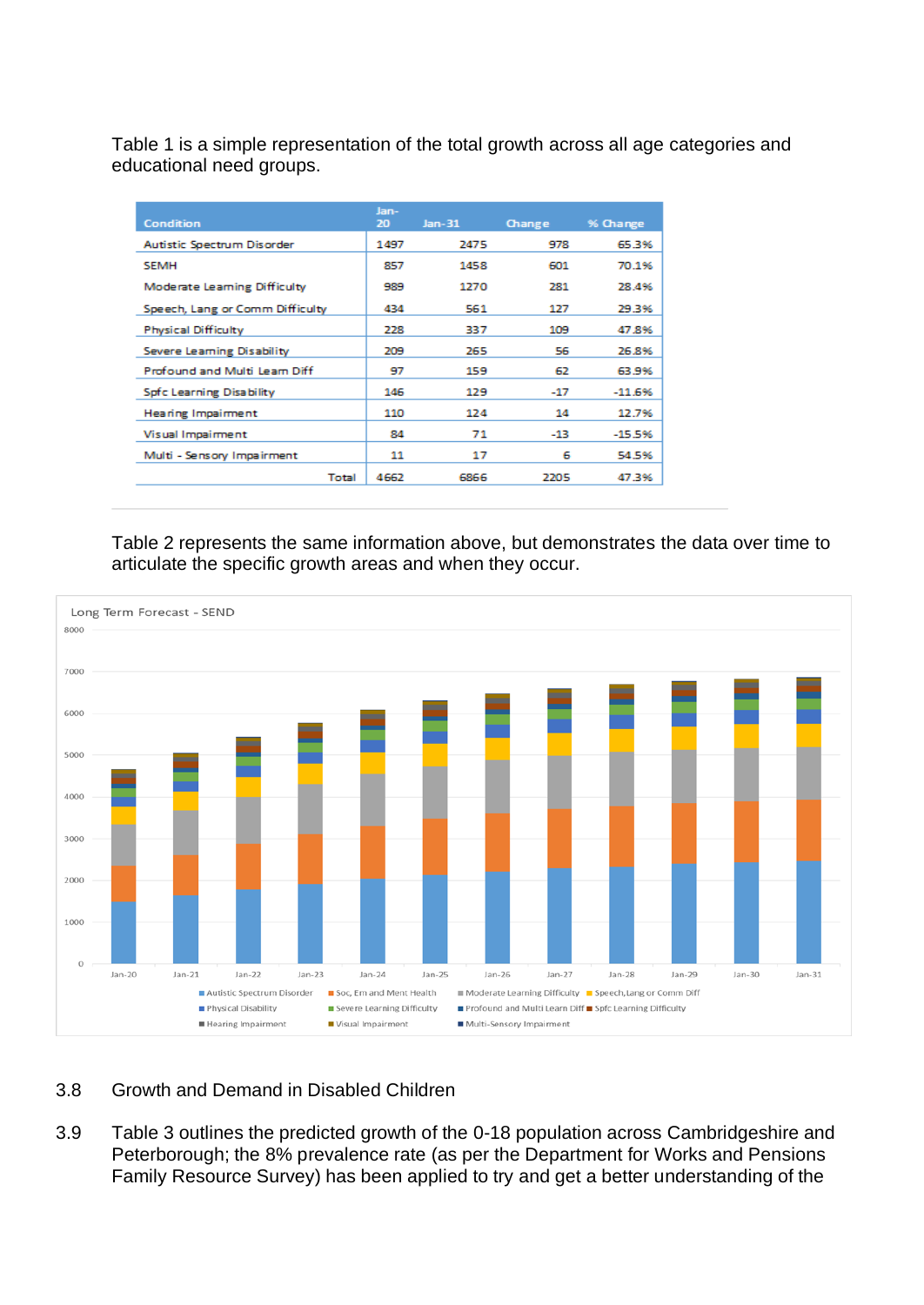number of children and young people with disabilities across both counties.

| Year | $0 - 4$ | $5 - 14$ | 15-17  | <b>Total 0-17</b> | % increase on 2016 | 8% prevalence rate applied,<br>indicating number of CYP with<br>disabilities* |
|------|---------|----------|--------|-------------------|--------------------|-------------------------------------------------------------------------------|
| 2016 | 53,810  | 101,870  | 28,550 | 184,230           | ٠                  | 14,738                                                                        |
| 2021 | 56,630  | 113,540  | 30,530 | 200,700           | 8.94%              | 16,056                                                                        |
| 2026 | 60,230  | 119,190  | 35,580 | 215,000           | 16.70%             | 17,200                                                                        |
| 2031 | 59,560  | 122,650  | 35,660 | 217,870           | 18.26%             | 17,430                                                                        |
| 2036 | 57,670  | 121,960  | 36,830 | 216,460           | 17.49%             | 17,317                                                                        |

Population Forecasting Cambridgeshire & Peterborough 2016-2036

- 3.10 The table demonstrates that we can expect to see a rise in children with disabilities of over 17% the next ten years, around 2500 more children than in 2016.
- 3.11 Table 4 outlines the number of children and young people open to Social Care currently, and the projected increase based on previous years.

|                                                                                         | <b>Current CCC.</b> | <b>Projected CCC</b><br>$(2036)$ ** |
|-----------------------------------------------------------------------------------------|---------------------|-------------------------------------|
| Open under 1989 Children<br>Act                                                         | 280                 | 333                                 |
| <b>Open under the Chronically</b><br><b>Sick &amp; Disabled Person's</b><br>Act (CSDPA) | 828*                | 983                                 |

\* 646 of whom are accessing the Local Short Break Offer \*\* assuming growth in line with population

- 3.12 This demonstrates that we can expect a rise of around 18% of children and young people open to social care over the next ten years.
- 3.13 It is not possible to consolidate the totality of data available that assists us in understanding the exact demand for OT services, as many children may or may not have an EHCP, may or may not have a disability; and there is variance in the level of interventions required at any one time for children and young people.
- 3.14 However, we know already that the service is not sufficient in meeting the demands of existing cases as set out within Section 2, at least a third of children and young people on existing case loads do have an EHCP and case loads are already over 50% higher that what is considered best practice.
- 3.15 There are currently around 500 [10% of the total number of EHCPs] children and young people with an EHCP accessing the OT service, we can therefore broadly assume that based on EHCP data alone, if there are 2200 more EHCPS in the next ten years, with significant spikes in 2021-2025 [around 1500 new plans] then in the next three years we can expect around 150 children with EHCPs alone requiring OT support, in addition to the those already accessing the service.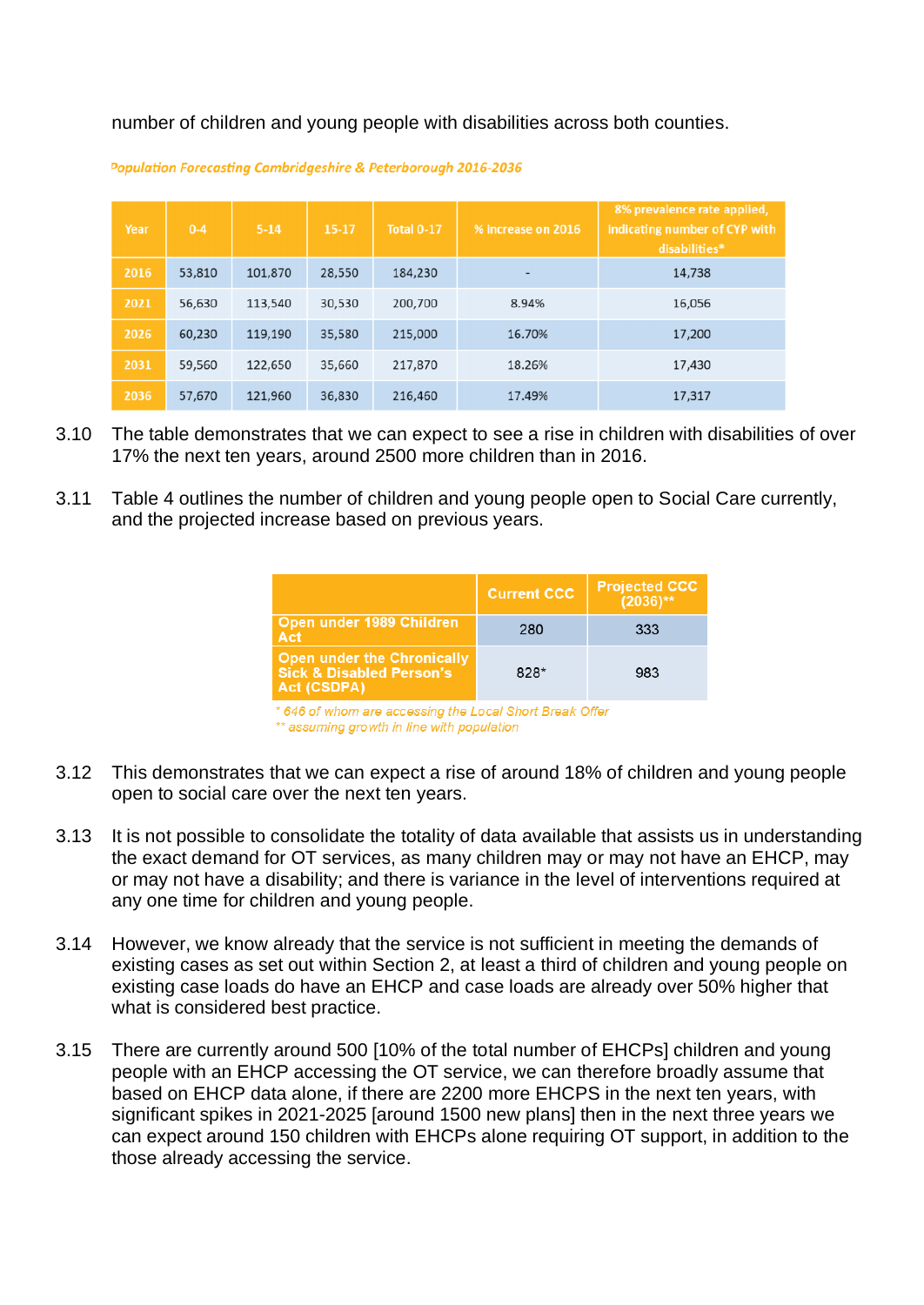## 4.0 Funding Options

Year 1: 2021/22 Additional Staffing Requirement 2 x Band 7 OTs – Education 1 x Band 6 OT – Education 1 x Band 7 OT – Social Care

*Note "Band is in relation to the NHS pay band.* 

- 4.1 This funding was already secured, pro rate, as detailed in with section 1.2
- 4.2 The provision of services primarily covers Education Health and Care Plan Assessment, Tribunals and support and training in schools and settings.
- 4.3 It includes the application of a tiered model (universal, targeted, specialist) to make most efficient use of Occupational Therapy services.
- 4.4 The provision of services has reduced unsustainable caseload levels.
- 4.5 The provision of services has increased the training offer to all special schools, further releasing capacity on the targeted and specialist service provided by CCS.

Total for 2021/22 - 260,970

Year 2: 2022/23 Additional Staffing Requirement

- 1 x Band 6 Education
- 1 x Band 6 social care
- 2 x Band 4 education
- 1 x Band 4 social care
- 4.6 This is new and recurring money as requested by this paper.
- 4.7 It will support the further roll-out of the tiered model focussing on targeted support within schools and pre-schools.
- 4.8 Create a sustainable service with introduction of further skill mix, support the apprenticeship grow your own' scheme.
- 4.9 Support clinical delivery.
- 4.10 Sustainable caseload levels for social care elements of the OT role.

| <b>Total for 2022/23</b>                                                | 235,482 |  |  |  |
|-------------------------------------------------------------------------|---------|--|--|--|
|                                                                         |         |  |  |  |
| The total overall additional funding for CCS children's OT service from |         |  |  |  |
| <b>Cambridgeshire County Council:</b>                                   |         |  |  |  |
| 2021/22 and 2022/23                                                     | 496,452 |  |  |  |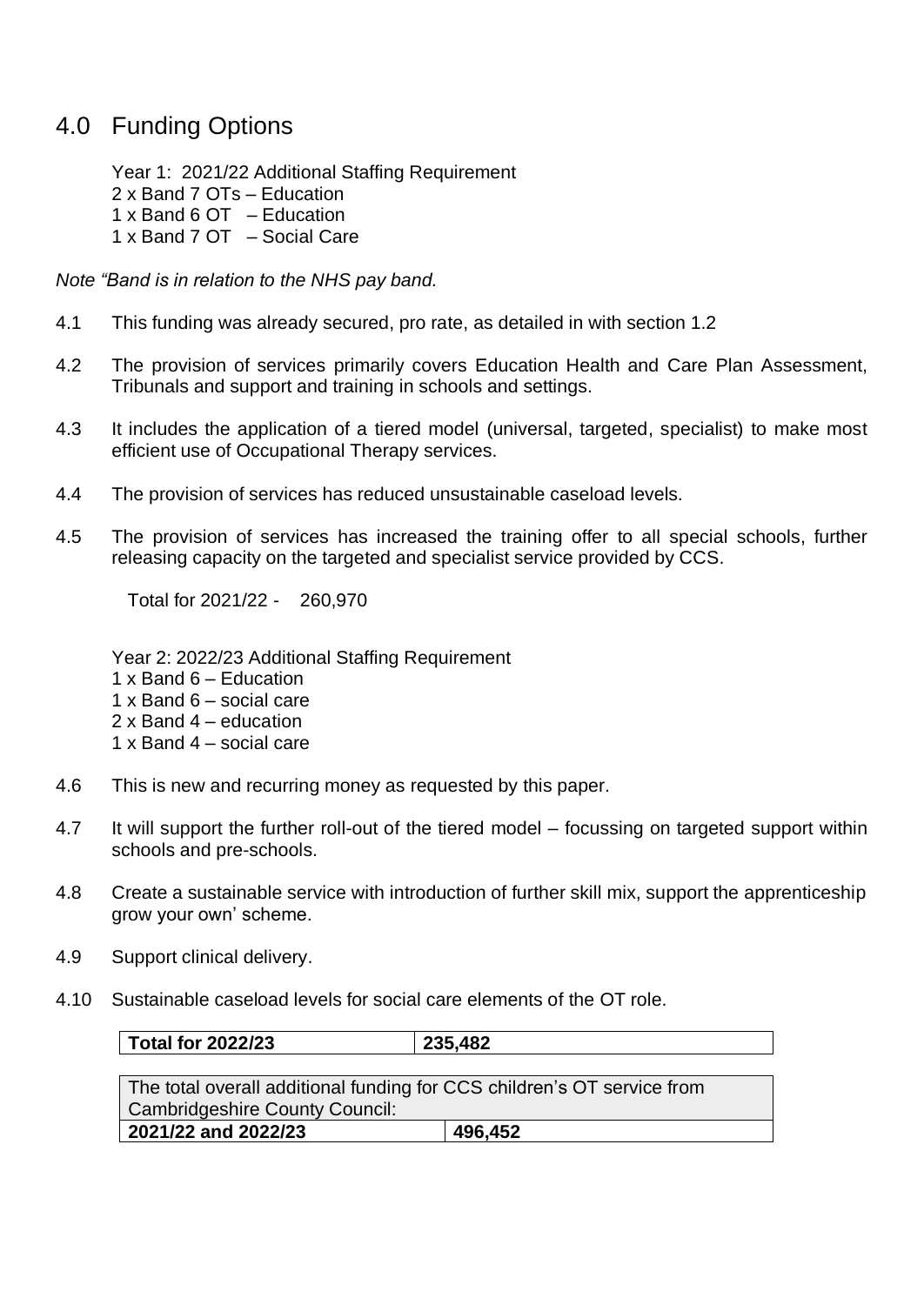4.11 Therefore, the combined increase inclusive of the existing funding of £245k from the Dedicated Schools Grant [DSG] and the additional requested funding will be:

| <b>Current Funding</b>                                         | £245k |
|----------------------------------------------------------------|-------|
| Requested uplift for 21/22                                     | £261k |
| Total Funding for 21/22 – which would then be permanent in the | £506k |
| base                                                           |       |
| Requested uplift for 22/23                                     | £235k |
| Total Funding for 22/23 – which would then be permanent in the | £741k |
| base                                                           |       |
|                                                                |       |

4.12 The funding will be pooled to ensure seamless and efficiency of delivery, under a single service specification between Cambridgeshire County Council and Children's Community Services, with the existing £245k primarily funding the SEND provision [namely EHCP assessment, advice and tribunal] and the additional funding supporting the social care elements [namely housing adaptions, disabled facilities grants and assessments], therefore ensuring appropriate use of both DSG and Council general funds.

### 5.0 Summary

- 5.1 There is already a significant pressure on the existing Occupational Therapy Service across in Cambridgeshire, significantly impacting on the timeliness and efficiency of provision offered to children and young people eligible for service. In addition, there is a growing financial pressure on services as a result of a lack of Occupational Provision in order to assess and provide quality EHCP advice and subsequently robust evidence of provision resulting in expedition of tribunal process.
- 5.2 There is also an opportunity to conduct a full and proper commissioning exercise that looks to understand the detailed and segmented demand likely to require Occupational Therapy in the future and ensure the totality of resources across all funding services and organisations to deliver efficient, effective, high quality and good value provision through the implementation of an integrated service delivery model across education, health and social care.
- 5.3 However, the current funding arrangements are significantly stalling the ability to deliver early intervention, prevention and timely provision of advice and support and therefore it is recommended that the identified funding requirement is supported under an interim service specification to address the immediate issues and concerns, whilst allowing for a sufficient pool of resources to be considered as part of an Occupational Therapy review and identification of the correct service delivery model to ensure a robust and sustainable provision in the future.

# 6. Alignment with Corporate Priorities

Report authors should evaluate the proposal(s) in light of their alignment with the following three Corporate Priorities.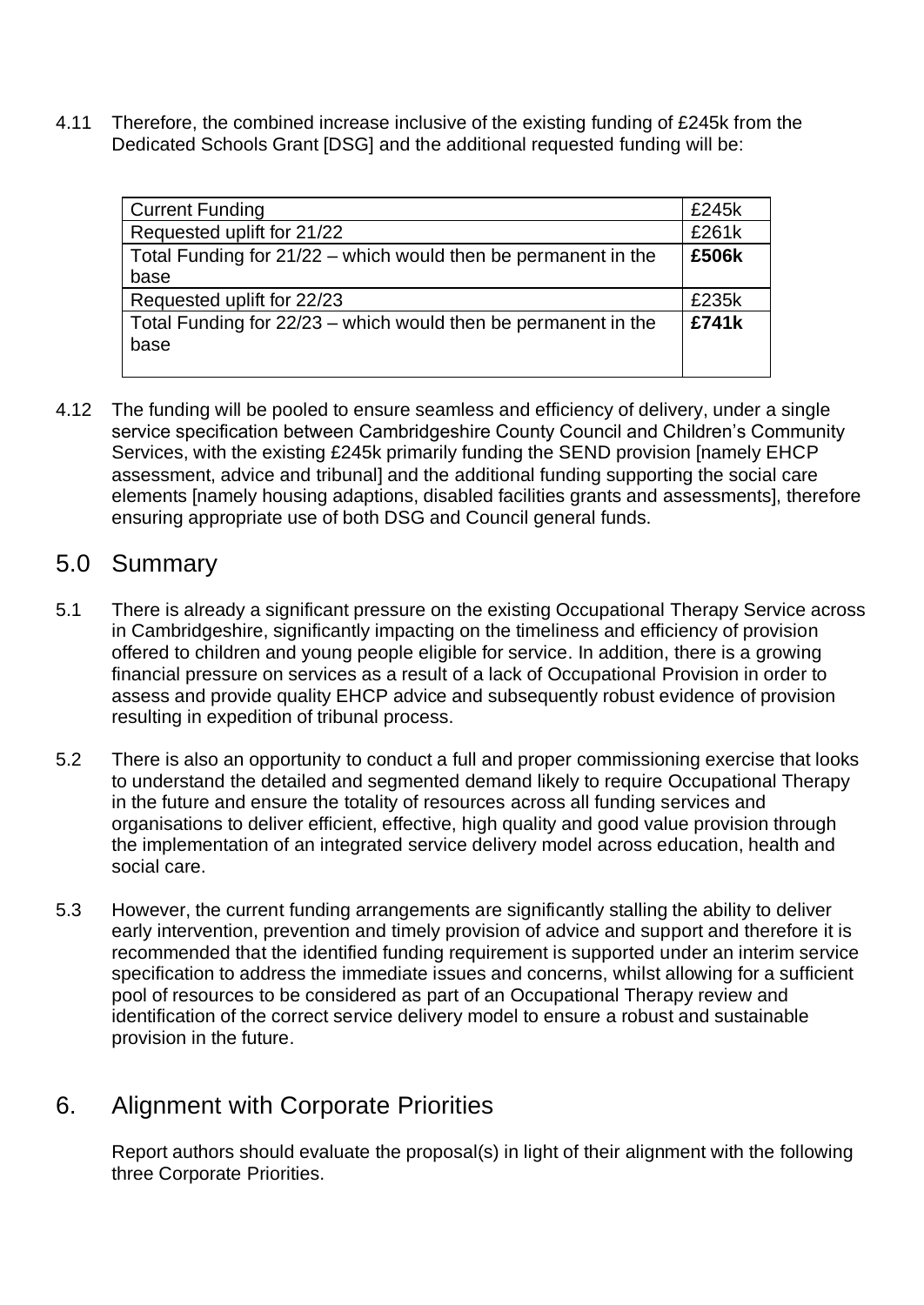#### 6.1 A good quality of life for everyone

The following bullet points set out details of implications identified by officers:

- Timely and good quality provision of OT for children and young people with and without disabilities and SEND.
- Efficient provision of OT without delay.
- Integrated service to ensure cohesion in assessment and support.
- 6.2 Thriving places for people to live

The following bullet points set out details of implications identified by officers:

- Access to education and support to live within the home and local community.
- Upskilled workforce to ensure education and social care staff have the skills to meet the needs of their communities.
- A county with good quality of provision and offer, supporting the response to the growth and development of our communities and population.
- 6.3 The best start for Cambridgeshire's children

The following bullet points set out details of implications identified by officers:

- Early intervention
- Prevention of escalation in need
- Family resilience and skilled parenting and support
- Independence of children and young people and ability to remain in their local schools and communities
- Sufficient funding for a fully integrated model
- Well prepared parents

## 7. Significant Implications

- 7.1 Resource Implications The report above sets out details of significant implications in *5.0*
- 7.2 Procurement/Contractual/Council Contract Procedure Rules Implications There are no significant implications within this category.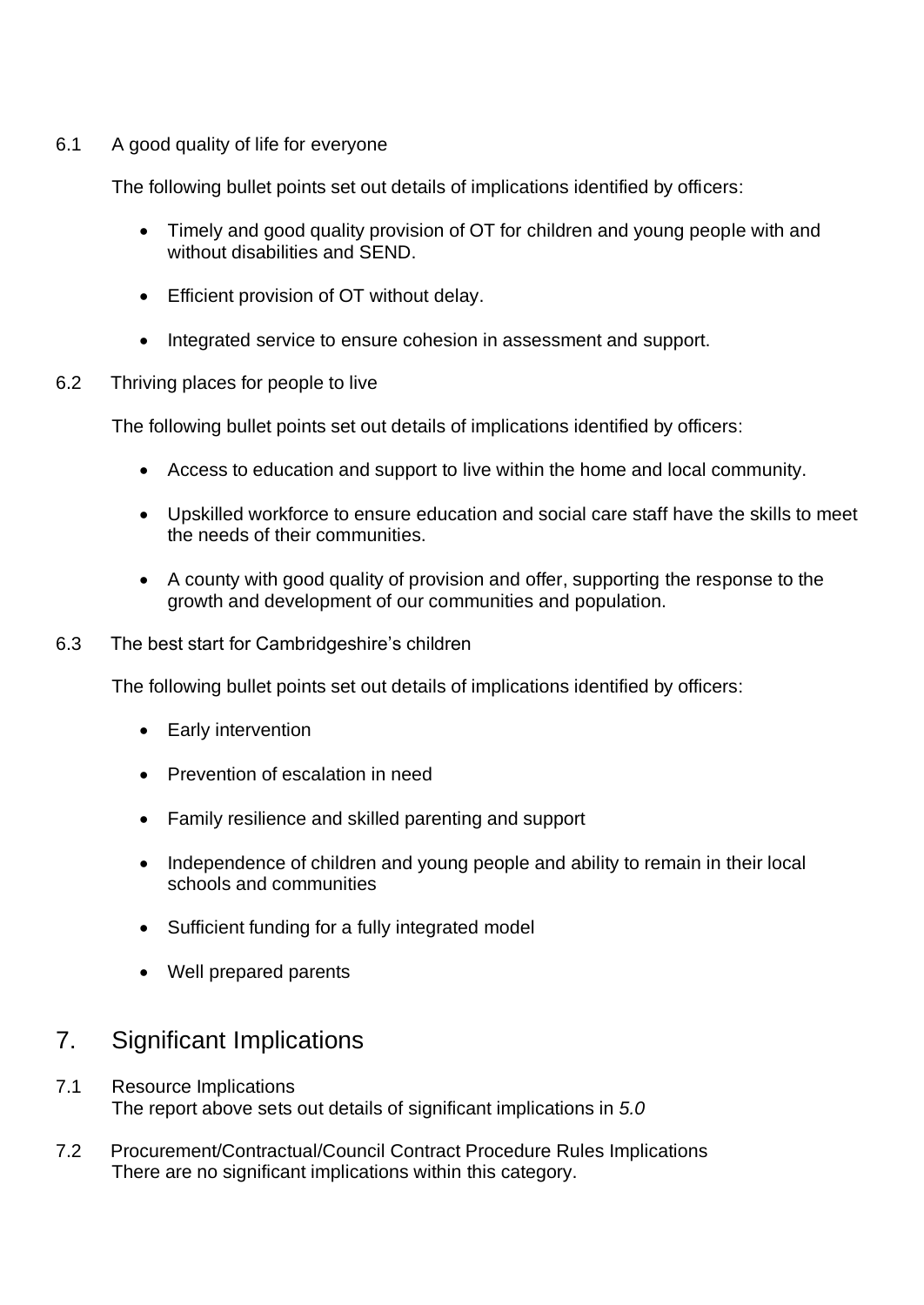7.3 Statutory, Legal and Risk Implications

The following bullet points set out details of significant implications identified by officers:

- Adherence to the requirements of s251 on the transfer and manage of the DSG and High Needs Block.
- Adherence to the needs for assessment within the Children Act 1989 and other legislation in relation to children with disabilities.
- Adherence to the SEND Code of Practice in the involvement of professionals in the statutory assessment, review and tribunal process; as well as the provision for health support.
- 7.4 Equality and Diversity Implications The following bullet points set out details of significant implications identified by officers:
	- Equitable access and support for disabled children and their families.
- 7.5 Engagement and Communications Implications There are no significant implications for this category.
- 7.6 Localism and Local Member Involvement There are no significant implications for this category.
- 7.7 Public Health Implications There are no significant implications for this category*.*
- 7.8 Environment and Climate Change Implications on Priority Areas: There are no significant implications for this category*.*

Have the resource implications been cleared by Finance? Yes Name of Financial Officer: Martin Wade

Have the procurement/contractual/ Council Contract Procedure Rules implications been cleared by the LGSS Head of Procurement? Yes Name of Officer: Henry Swan

Has the impact on statutory, legal and risk implications been cleared by the Council's Monitoring Officer or LGSS Law? Yes Name of Legal Officer: Fiona McMillan

Have the equality and diversity implications been cleared by your Service Contact? Yes Name of Officer: Wendi Ogle-Welbourn

Have any engagement and communication implications been cleared by Communications? Yes

Name of Officer: Simon Cobby